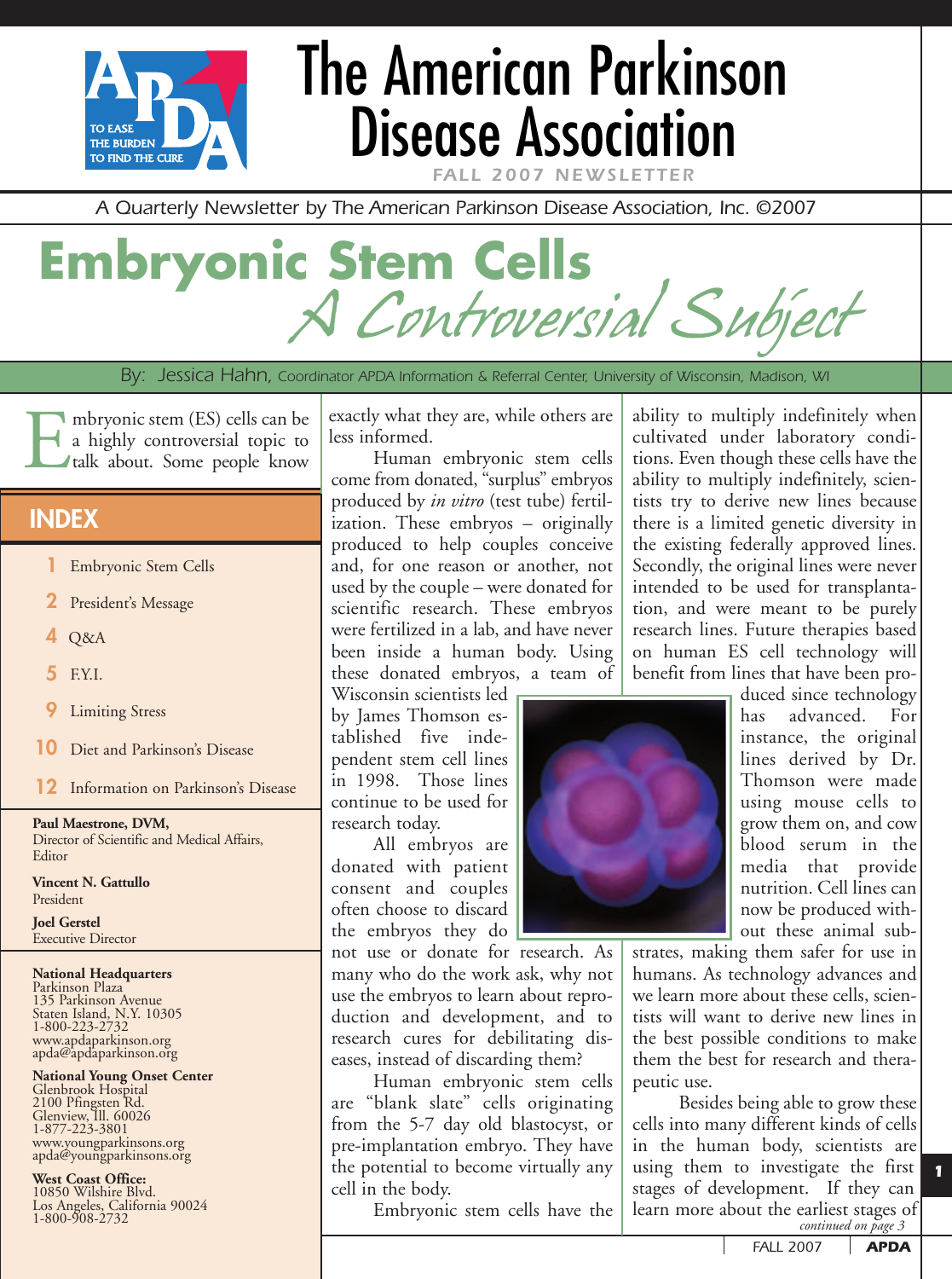## *President's Message*



*VINCENT N. GATTULLO PRESIDENT*

#### Dear Reader:

One of the most rewarding experiences as APDA president is attending the biennial Chapter Presidents and I&R Center Coordinators Meeting, which brings together the people representing all areas of our commitment and mission to "Ease the Burden - Find the

Cure." Our Information & Referral Center coordinators meet every year, but every other year, chapter presidents join them to hear from scientists and physicians, share successes, meet new members of the family and recharge their energy to continue our fight on behalf of persons with PD and their caregivers across the United States.

This year our meeting was

in Boston. David Standaert, MD, PhD and Marie Saint-Hilaire, MD, members of our Scientific Advisory Board, made presentations; chapter presidents from Vermont to Washington shared successful fundraising ideas; and coordinators addressed topics ranging from effectively communicating with our communities to behaviors across generations, and invited speakers brought insight into individual and family resilience and the benefits of physical therapy in PD. And these

are just a sampling of a two-day dynamic conference that helps each of us do our part to better serve the Parkinson's community.

APDA's synergistic model goes beyond our own organization. Some of our chapter presidents and officers serve as state representatives for the Parkinson's Action Network, which provides the advocacy work for all national Parkinson's disease organizations, and we regularly call upon our national network in support of specific issues. Our support groups have hosted speakers from PDTrials.org, an organization that makes up-todate information about clinical trials easily available and encourages participation in them, and we work with all organizations - governmental and independent - to reach our mutual goals.

A few months ago the National Institutes of

*Vincent Gattullo, president, and APDA founder Sophia Esposito Maestrone, are surrounded by (l-r) executive director Joel Gerstel; 2007 Salvatore A. Esposito, Sr. Award recipients David Richter, Eileen Giannetti, Dr. Ron Hendricks, and Keith Ciccone; and director of scientific and medical affairs Dr. Paul Maestrone at the biennial conference in Boston.*

Neurological Disease and Stroke issued a report and recommendations on the workings of its 13 Udall Centers of Excellence. Among the foremost recommendations was the building of relationships with others in the Parkinson's disease field, and to facilitate collaboration among the centers.

Health's National Institute of

It is only by cooperation and collaboration - in the labo-

ratory, in the halls of government, in the office, and in the community - that seemingly overwhelming challenges such as disease eradication can even be met.



Vincent N. Gattullo President

### Tax Benefits for Gifts from IRAs

The new Pension Protection Act allows contributions with charitable giving. from Individual Retirement Accounts (IRA) to charity without paying income tax on the distribution. Anyone 70 years or older is eligible to donate up to \$100,000, meeting all or part of the required minimum distribution, by Dec. 31, 2007, when the law expires.

For those planning charitable gifts and do not want the new law provides an opportunity for tax savings combined out.

There is no addition tax deduction for a gift of IRA funds through this law. Because you avoid income tax on any funds transferred to charity, you are in effect already receiving a charitable deduction for all those funds since all IRA funds are pre-tax dollars.

extra taxable income from their required distribution, the detailed information and most have a special form to fill The institution holding the IRA account can provide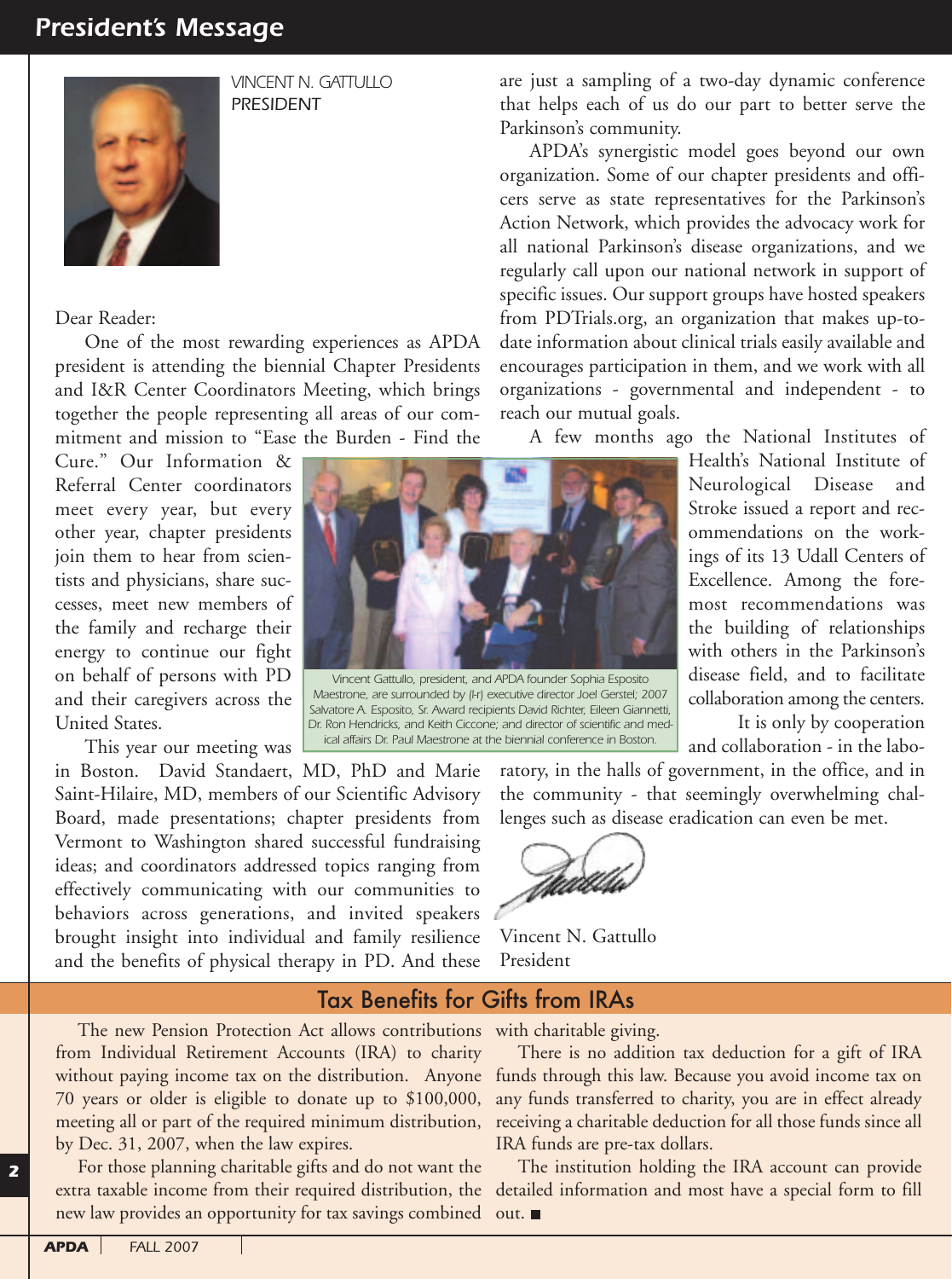*continued from page 1*

## **Embryonic Stem Cells** A Controversial Subject

development, this could someday lead to the prevention of birth defects, infertility and miscarriage.

People wonder, why not use adult stem cells instead of using embryonic stem cells? Wouldn't this be less controversial? Although adult stem cells raise fewer ethical concerns and have proven useful for treating some diseases, they have limited potential for a variety of reasons. First, even though researchers have been working with them for more than 30 years, they can't get them to grow or expand well in the laboratory. This means scientists would need to keep going back to the source to get more. Second, because they are taken from an adult, they are already somewhat specialized so their potential to replace damaged, defective or missing cells is limited. Also, in some of the body's major organs, such as the heart and brain, there are no adult stem cells, or they are rare and hard to obtain. But human embryonic stem cells grow well in the laboratory, can be cultured indefinitely, and can become any cell in the body, including heart and brain tissue.

More research is needed on how an embryonic stem cell can be manipulated to become a specialized cell or tissue. Placing pure embryonic stem cells in a specific location in the body with the hope that they will become a heart, kidney or lung will definitely not work. "Blank slate" cells transplanted into the body may form tumors containing several tissue types, not just the one that you want. But transferring pure populations of differentiated cells may be beneficial. Scientists have made much progress on growing different types of cells from these "blank slate" cells in the lab, including different types of neurons, blood cells, and heart cells.

Every year brings exciting new developments in the stem cell labs at The University of Wisconsin-Madison.

"Therapies using blood stem cells and bone marrow transplants for treating certain blood diseases have been developed over the last three decades and are in widespread clinical use. Yet most other potential applications using stem cells and novel regenerative medicine approaches are early in development. The basic biology of tissue regeneration remains poorly understood and is the subject of intense scientific investigation. Realizing the promise of regenerative medicine as these new therapies are pioneered will take decades", stated Tim Kamp, co-director of University of Wisconsin Stem Cell and Regenerative Medicine Center.

The newly organized UW-Madison Stem Cell and Regenerative Medicine Center's mission is to advance the science of stem cell biology and foster breakthroughs in regenerative medicine through faculty interaction, research support, and education. Dr. James Thomson's lab is working on several projects. Scientists in his lab continue to work on further optimizing the culture media to identify factors critical to self-renewal of embryonic stem cells. Improvements in this process will enable researchers to better understand the process of self-renewal and how these cells can be more easily differentiated into the various cells of the human body.

This is definitely not the only lab doing research on stem cells. The Stem Cell and Regenerative Medicine Center lists nearly 30 UW-Madison faculty researchers in the field on its Web site, at www.stemcells.wisc.edu, This brings in more ideas and diseases being studied. Some of the different diseases being worked on by these researchers are Parkinson's disease, spinal cord injuries, multiple sclerosis, heart disease, diabetes, ALS and birth defects. The university has also added more

courses and teachers on the science, business and bioethics of stem cells because of student demand. These new students will bring more ideas to stem cell research.

Using embryonic stem cells to replace dopamine neurons lost in people with Parkinson's disease may be possible someday, but not in the very near future. Attempts to treat humans with fetal cells (which are like embryonic stem cells) have been unsuccessful. It would be very unfortunate if people delayed having other types of therapy expecting to have stem cell treatments. We can, however, see embryonic stem cells being used in the future as a means of delivering other kinds of biological substances such as nerve growth factor, to the brain.

On average, scientific breakthroughs are incremental; it takes several smaller breakthroughs to add up to one major step in scientific discovery or medical treatments. Stemcell research overall is progressing but funds have been limited which slows these little breakthroughs. Private support has been key to advancing stem cell research, but there is no dispute that additional federal money would allow scientist to do much more.

*The author would like to thank Dr. Tenneille Ludwig at WiCell and Jordana Lenon at University of Wisconsin Stem Cell and Regenerative Medicine Center for their assistance with this article.*

*Resources:*

*www. stemcells.wisc.edu*

*www.news.wisc.edu/packages/stemcells/facts.html www.wicell.org*

*http://stemcells.nig.gov/info/basics/basics4.asp*

*For more information, contact Jordana Lenon, University Relations Specialist at University of Wisconsin Stem Cell and Regenerative Medicine Center at 608-263-2982 or jlenon@primate.wisc.edu.*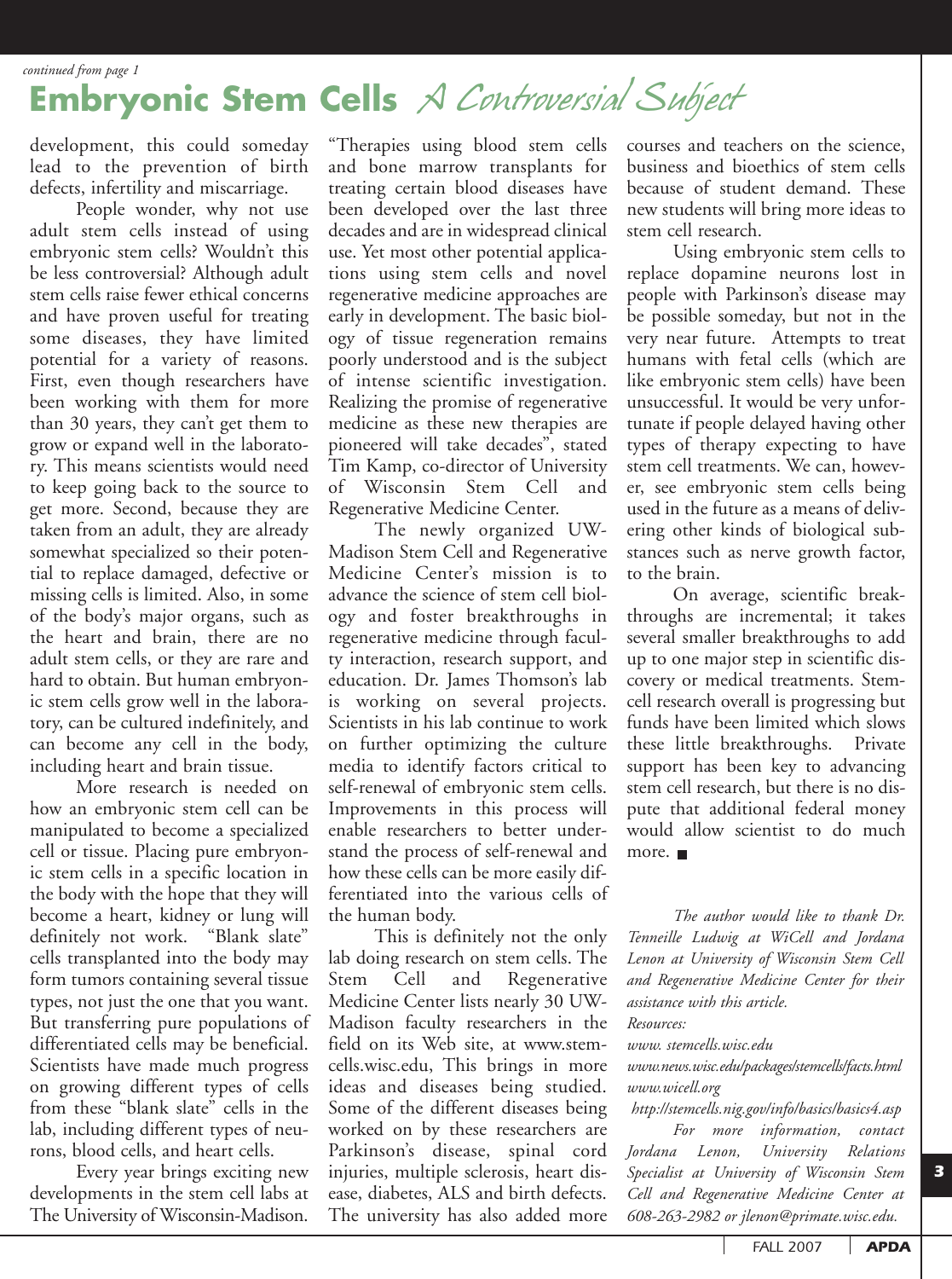## *Questions & Answers*

*BY ENRICO FAZZINI, DO, PhD Associate Professor Neurology New York University, New York University of Nevada, Las Vegas N.Y. Institute of Technology, Old Westbury*



**Q:** My husband is 82 years old and has started having difficulty breathing. He takes two Sinemet 25/100 with Comtan three times a day.

He does have swallowing difficulty, but the breathing problem is new. He has recently been checked by a heart doctor and there is no problem with his heart. We were wondering if Parkinson's can affect one's breathing.

**A:** All of the muscles of the body become more rigid as a consequence of Parkinson's disease. When the medications are working, the stiffness is lessened. When the medications are not working as well if at all, the stiffness increases. In your case, I believe that when the Sinemet and Comtan wear off, his chest muscles become stiffer so that he cannot expand his chest as easily when he takes a deep breath. In essence, PD produces restrictive airway disease. The problem would be lessened if he were placed on a different schedule. He needs a dopamine agonist like Requip, Neupro or Mirapex and to take less Sinemet more often with a portion of the Sinemet being controlled-release. Azilect or selegiline may also help to smoothen out the response of the PD medications.

**Q:** My husband, who has had Parkinson's for 28 years, drools excessively. I understand that Botox injections are helpful. I am looking for a physician in the Maryland/

Washington D.C. area who has had experience. Whatever help you can give me would be appreciated.

**A:** Excessive salivation is a common symptom of PD. This can be a problem especially at night during the winter because the saliva pools in the back of the throat while sleeping and becomes thick by the dry air causing thick choking phlegm. I prescribe glycopyrylate (Robinul) which usually helps, although Botox injections can be used into the parotid and other salivary glands to decrease saliva production if the Robinol does not help.

**Q:** I have a friend who is 60 years old and was diagnosed with Parkinson's disease about two years ago. She seemed fine until she started taking Crestor, and I am wondering if statin drugs can cause Parkinson's. I know that some medications can cause diabetes. Also, she seems to be having a lot of difficulty walking now – she loses her balance.

My main reason for writing is to ask you what I can do to help her. It is heart – wrenching to see her health decline.

A: Statin drugs cannot cause PD. If anything, getting your cholesterol as low as possible and taking calcium-channel drugs which lower blood pressure may prolong life and decrease the risk and/or progression

of neurological degenerative diseases.

**Q:** I am a 70-year-old male and about a year ago began slight hand tremor while doing small, controlled movements. It seemed to start with my left hand but now it is present in both hands. I seem to have no other symptoms but am fearful that I have Parkinson's. My physician (GP) recommended that I quit drinking coffee which I did ..no change. He said he could not rule out Parkinson's. What are the early symptoms and how long do they last before, other more serious symptoms develop? Recommendations?

 $\mathbf{A}$ : The tremor could be with action and not associated with any other signs, in which case it is essential tremor. It could be with action and associated with signs of lack of coordination, in which case it could be due to a problem with the cerebellum. If because of PD, it must be worst at rest than with action and associated with at least slowness of movement (bradykinesia) not explained by another cause (like an arthritic shoulder or wrist injury). The symptoms of PD are bradykinesia plus either rigidity, resting tremor or ambulation difficulty. The serious symptoms (falls and/or cognitive impairments) usually take 10-20 years to lead to disability although serious "on/off" fluctuations in response to medication usually occur after 10-15 years.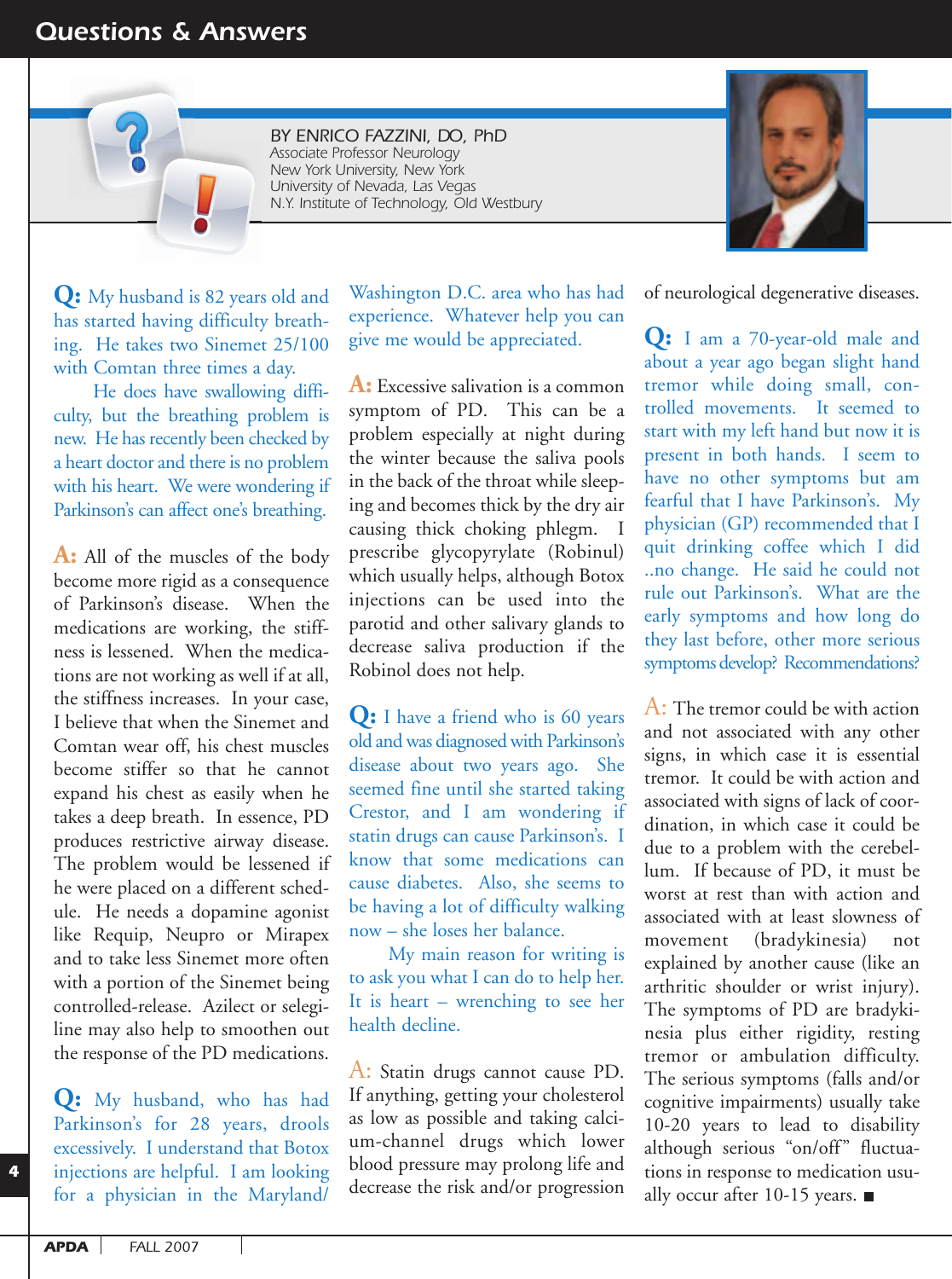#### BY K.G. WHITFORD

## INDIVIDUAL EFFORTS RESULT IN THE GREATER GOOD

*It may seem to start with an idea, or an opportunity, or seeing another event, but the true motivation to launch a successful fundraiser is the personal desire to help. The amounts raised may be great or small, but the efforts, energies and determination are priceless to APDA and those who benefit. Here are examples of people, who on their own, wanted to help APDA with its*

## The Pine Belt Tulip Quilt Raffle

Still struggling to rebound from the devastation of Hurricane Katrina, APDA's Mississippi Chapter's new president, Rose Cutrer, welcomed the Pine Belt Support Group of Hattiesburg secretary/treasurer Bobbie McWilliams's offer to donate a tulip quilt that she had helped to make for a raffle. The queen-sized quilt was machine-made by Bobbie and her friends Catherine Squyres and Cora Wilkinson. With a goal of \$1,300, Bobbie, her husband, John, a PD patient, and her sister Tina Claburn sat outside the local Wal - Mart and Rammies Grocery for three days selling chances. The combination of talent, determination and salesmanship raised nearly \$2,000.



*F.Y.I. is a guide to the efforts and successes and recognition of the hundreds of volunteers and staff who work daily to help ease the burden and find a cure for millions of persons with Parkinson's and their caregivers across the United States.*

*F.Y.I.*

*The Pine Belt quilt makers*

Three years ago former Senior Ms. New York State Carol Lenz



*Carol and Gordon Lenz*

opened her Bellport, N.Y. home on Long Island Sound for a spa day inviting friends and their friends for a day of exercise, dance, fashion and beauty lessons, massage, tennis and golf tips and luncheon by her pool. Diagnosed with PD in 1994, Carol's approach has been, "I could have felt defeated, but I can't. I'm a lot like Nelly Forbush in 'South Pacific.' I look at life joyfully and try to greet the world with a smile."

Her infectious strength of purpose has resulted in this year's Spa Day raising more than \$22,000 for APDA, almost tripling her contribution in 2006.

## Spa Day in Bellport **Dinner in Massachusetts**

Massachusetts Chapter President Keith Ciccone wanted to raise \$5,000 at a culinary exhibition fundraiser while "puting the 'FUN' back in 'FUNdraising,'" he said. Keith worked with local celebrity chef Kevin Crawley for the spring Coriander Bistro Cooking Demonstration, Dinner and Silent Auction. The event was proving fun, but it looked like Keith and his committee were going fall short of his \$5,000 goal until chef Crawley, impressed with the enthusiasm and hard work of the group, volunteered a surprise auction item, his going to the winner's home and preparing dinner for 12 guests, which sold for \$1,400, taking the event's proceeds to  $$5,023.48!$ 

APDA's new flyer, **"How To Start a Support Group,"** is available by contacting Emily Cirorciari at 800-223- 2732, ext. 115 or ecirorciari@apdaparkinson.org.

#### Support Group Success Secret: Dedication Has No Age Limit

APDA is proud to be the country's largest grassroots organization serving the Parkinson's community, and support groups are the "roots" of its "grassroots." This is the second in our series profiling outstanding support group leaders such as Janet Brown, whose volunteer effort is benefiting people with Parkinson's disease in the Boston area as well as her son Joel. A daughter was also diagnosed with PD at age 55.

Joel Brown was 45 years old when he heard the diagnosis, "You have Parkinson's disease." His mother Janet, a widow and retired New York City social worker, knew his needs as well as what the future would probably hold. In 1998 she moved from New Jersey to Topsfield, Mass. to "share a household." Not only did she become a caregiver but also a contributor in the Boston area's Parkinson's community on many levels.

"Janet is an amazing woman," says Massachusetts I&R coordinator Cathi Thomas. "She is a very active 87 year-old with a lot of good ideas that she sees to fruition for the Chapter as well as the Center." She also volunteers to maintain updated information about APDA's Massachusetts' 40-support group network, and assists at *continued on page 8*

*5*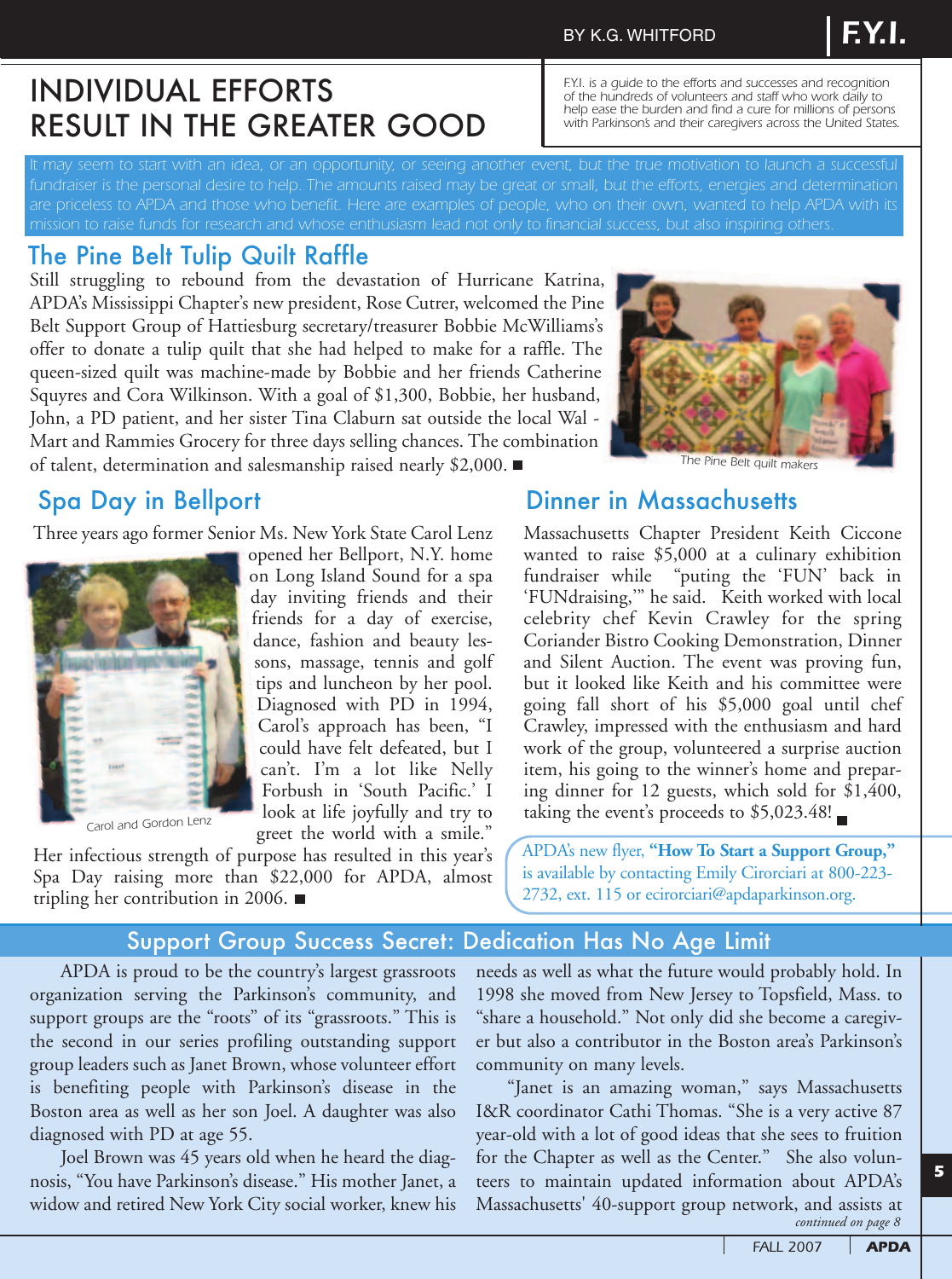# **CHICAGO** IS AN APDA K



*Dr. Un Jung Kang*

The University of Chicago is APDA's ninth and newest Center for Advanced Research. Under the direction of Dr. Un Jung Kang, the department of neurology's associate chair and associate professor, the center's key personnel are Harriet de Wit, PhD, professor

of psychiatry; Christopher Gomez, MD, PhD, professor and chair of neurology; and Xiaoxi Zhuang, PhD, assistant professor of neurobiology. Seven additional scientists work in various multidisciplinary fields of PD research.

The center's APDA funding supports promising seed projects. This year's four primary projects are the mitochonidrial processing of PINK1 protein, recently recognized cognitive side effects of dopaminegic drugs, a genetic approach to understanding the initial cAMPmediated signaling events in basal ganglia plasticity rel-

evant to L-Dopa-induced dyskinesia, and communitybased biomarker studies and genetic epidemiology.

The center is also active in clinical trials and patient care including deep brain stimulation. The clinical team includes Dr. Richard Penn, an expert in functional neurosurgery, Dr. Arif Dalvi, a movement disorder specialist, and Joan Young, the center's coordinator.

Dr. Kang is a member of APDA's Scientific Advisory Board and the author/co-author of more than 80 professional articles, reviews, and book chap-

ters. A graduate of the University of Chicago, he received his MD degree from Johns Hopkins University and trained in neurology and movement disorders at Columbia-Presbyterian Medical Center in New York. Prior to joining the University of Chicago's faculty, he held aca-



*Julie Saks*

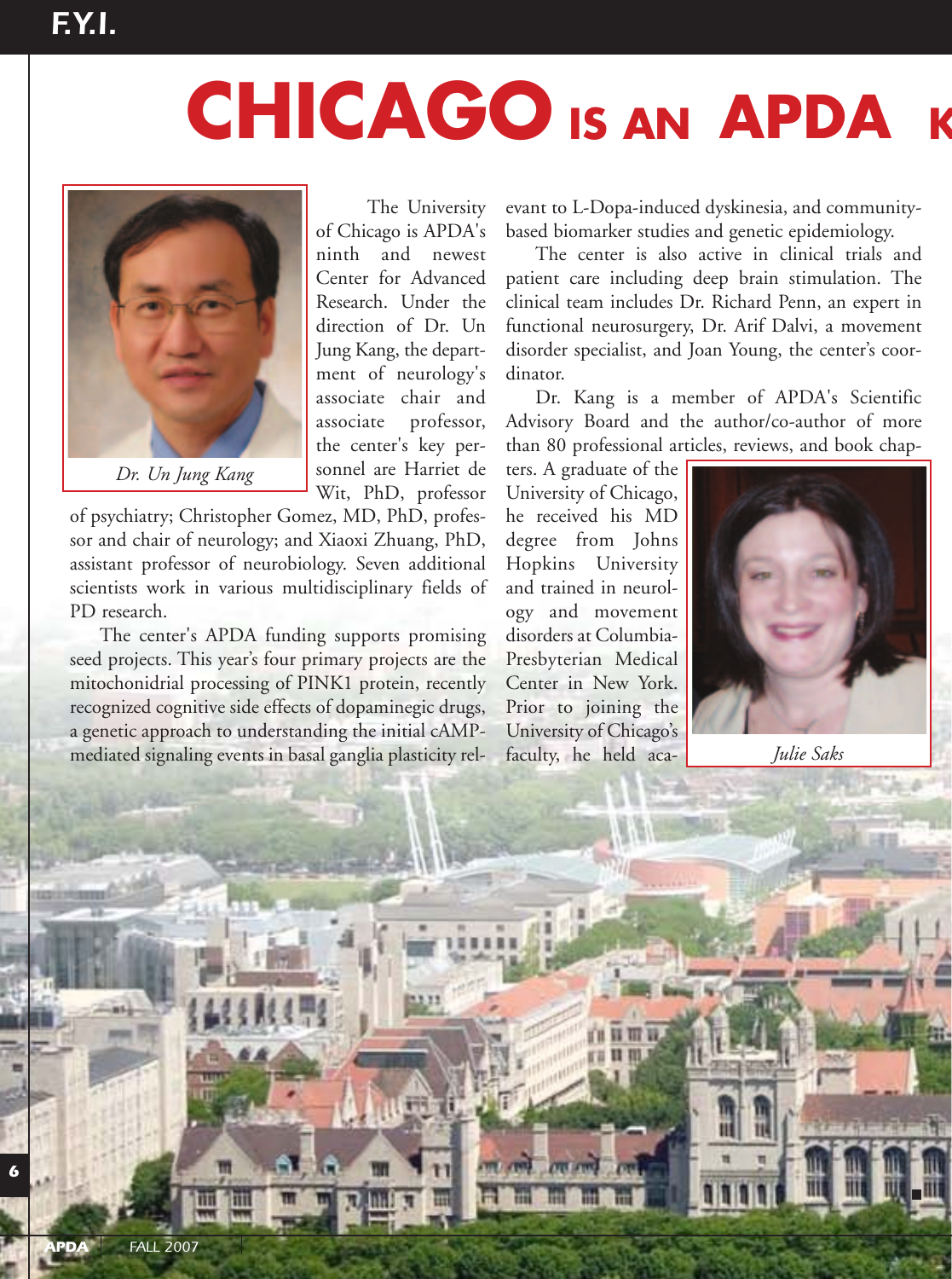## **KIND OF TOWN**

demic appointments at Cornell University Medical Center in New York, and the University of California in San Diego.

#### **National Young Onset Center**

As the pioneer in identifying and serving the challenges of people with young onset Parkinson's disease with the country's first dedicated Information & Referral Center, it is not surprising that APDA is also the first to establish a full-time national center. Julie Sacks, a licensed clinical social worker, accepted the position of center director in March and has begun a strategic planning process that includes expanding existing programs and services. A newly redesigned Young Parkinson's Newsletter and Web site, www.youngparkinsons.org are among the first of the changes expected. The National Young Onset Center will also be expanding its Person-to-Person program and developing new education and support initiatives that will better serve the needs of people who have been diagnosed young, their families, friends and healthcare professionals. The center is at Glenbrook Hospital; 877-223-3801. ■

 $1.1.1.1.1.1.1.1.1$ 

## APDA Midwest Chapter and Information & Referral Center



*Maxine Dust*



Though officially separate entities, the Midwest Chapter and Chicago/Glenview I&R Center work closely to serve the entire state of Illinois and the northwest Indiana Parkinson's community. The chapter president, Maxine Dust, a geriatric nurse who has been president for 15 years, also serves as the Midwest chapter's regional representative on APDA's national board of directors. Susan Reese, who is an RN and clinical social worker, served as the young onset coordinator for a dozen years before the establishment of a full-time center. Dr. Michael Rezak is the center's medical director.

The chapter sponsors one of APDA's most successful annual walk-a-thons

supporting scientific research and a golf outing in addition to publishing a newsletter, sponsoring an educational symposium, and funding "Time Out," a respite care program. The center offers free educational materials and diverse programs from art exhibitions to exercise classes. It also sponsors an annual full-day support group leaders' workshop. *Susan Reese*

Chapter contact information: Maxine Dust, 630-541- 5194 or mandrdust@msn.com. Center contact information: Susan Reese, 800-223-9776, or parkinsonscenter@enh.org. ■

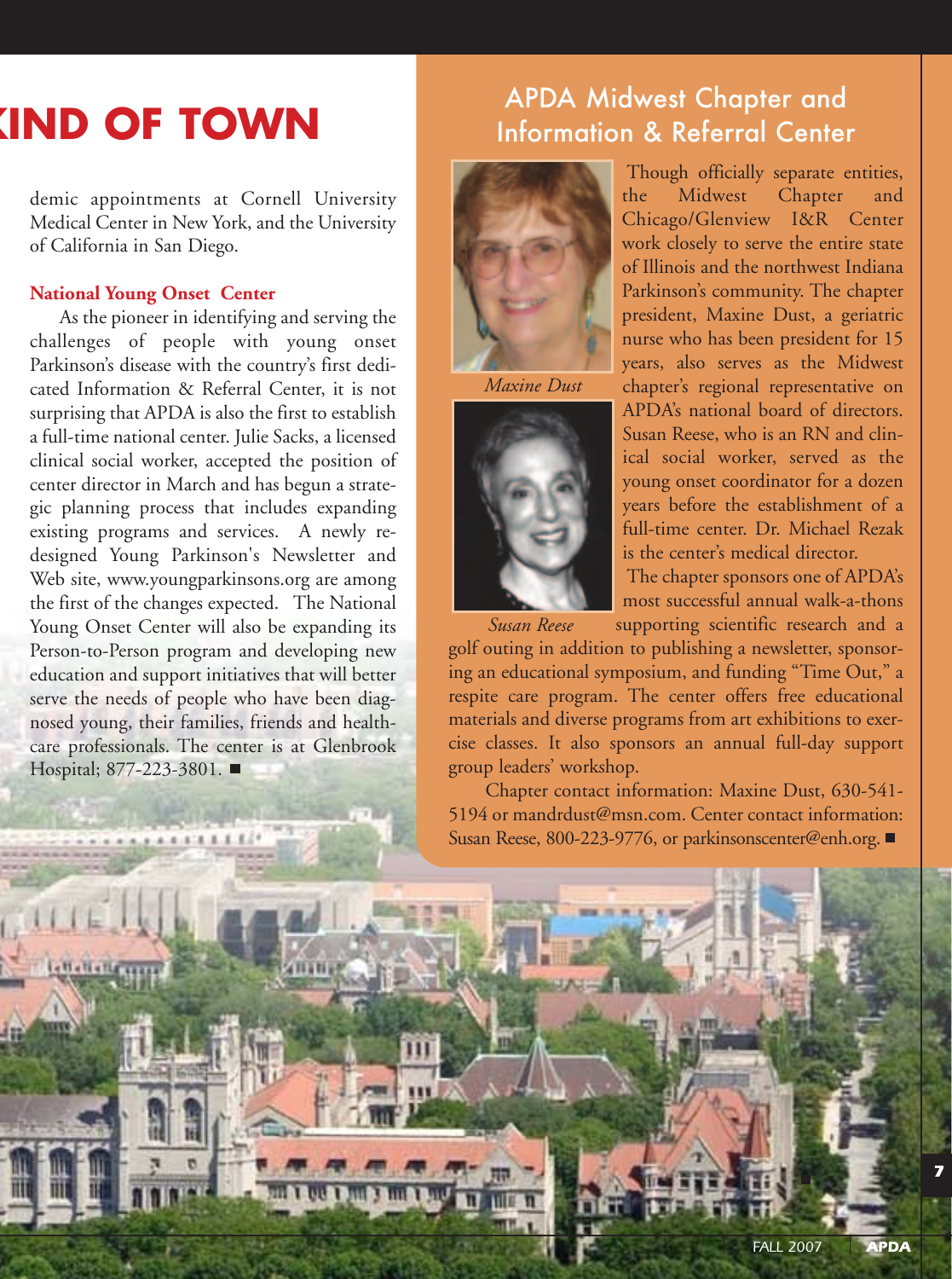## IN THE IT.<br>IN THE<br>NORTH IN THE<br> **NORTH**

More than 100 people attended the APDA Spring Conference in Roseville, Minn. Drs. M.C. Leisz and Gregg Dyste spoke on PD treatment

options including mobility and activities of daily living and surgical management through deep brain stimulation. In October "Parkinson's Particulars: A Public Forum on PD" was also sponsored.

## **IN THE SOUTH**

The Georgia APDA chapter lost one of its champions on Oct. 17, when Ronald M. Dillion died at Georgia War Veteran's Nursing Home,

Milledgeville, after a 30-year battle with PD. Ron was a Korean War veteran, president of the Atlanta Chapter for six years and resposible for major corporate underwriting for many years. APDA southeast regional representative Barbara Berger, joined his wife of 50 years, Sondra Dillon, and his family and more than 150 mourners at the gravside service at Georgia National Cemetary for his funeral with miliary honors.



It's been a busy time on the West Coast for APDA. The **Washington Chapter** sponsored its second annual PD Retreat at the Swedish Education

Conference Center in Seattle; the I&R Center at **Cedars-Sinai Medical Center** presented "Parkinson's Disease: Sharing Information and Wisdom;" and the **Northridge I&R Center** held two educational events in October – a deep brain stimulation seminar, and PD 101 Class, and Frence C<br>
Medica<br>
Information<br>
Strain still<br>
Strain still **Nedical**<br>**Nedical**<br>**ng Inform<br>Center** h<br>brain stin



APDA events around the state. "When Joel was diagnosed, he began attending the Young Onset Parkinson's Support Group of Greater Boston," says

Janet. "I attended and

eventually became part of the group. There were no other young onset groups in 1998. A young onset group was started about two years ago. Since many of our members were not longer young, we changed the name in 2006.

Joel is now the coordinator of the Parkinson's Support

has a Parkinson's Pathways Symposium scheduled in Feb. Awareness and net-

working successes were byproducts of the **Stanford, Calif. I&R Center's** "Art-First Monday at Adualu" event. Owner-chef Calvin Schneiter donated 10 percent of the evening's proceeds to APDA while introducing the work of Adam Bertolet, an artist whose family has been affected by PD.

APDA's **Arizona Chapter** had another successful *Power Over Parkinson's* team and pedal for Parkinson's last month. Participants bicycled the perimeter of **Tucson** with 10,000 other cyclists in the 25th El Tour de Tucson, and hundreds of people who couldn't make the actual ride, pedaled stationary bicycles *anywhere* on APDA's **Arizona Chapter** had another successful<br> *Power Over Parkinson's* team and pedal for Parkinson's<br>
last month. Participants bicycled the perimeter of<br> **Tucson** with 10,000 other cyclists in the 25th El Tour<br>
de Tucs chapter also hosted the Coach Chuck Golf Classic Tournament, and a Power Over Parkinson's Conference with the **Phoenix I&R Center**. Over Par<br>
onth. I<br> **1** with 10<br>
son, and<br>
ual ride,<br>
net – eve<br>
r also he



They know who let the dogs out on Long Island, N.Y. The annually anticipated and continually more successful Paws for

Parkinson's drew hundreds of dogs with their owners (who had to be on a leash) to Marjorie R. Post Park, where the Halloween-oriented event sponsored by the **Long Island Chapter and I&R Centers** were ready Evily island Unapter and Tech Centers were ready tume. an anay or o<br>. ■

APDA SUPPORT GROUP SUCCESS SECRET *continued from page 5*

a speaker ("We run the gamut of topics from service-dog projects to music therapy"), volunteer-supplied refresh-Group of Greater Boston with Janet helping the 122 member group. The monthly meeting at Newton-Wellesley Hospital has a formal, but flexible format with ments and either a general discussion or breakout meetings for patients and caregivers. Janet and a retired computer engineer group member with PD send out a monthly newsletter electronically as well as on hard copy. Much of the group's success can be that, according to Janet, "we laugh a lot."

Janet's enthusiasm may be the result of her social work background or energy from a lucky metabolism. She has degrees from Adelphi College (now University) and Columbia University School of Social Work and worked for Cornell University Cooperative Extension in New York City. ■

*8*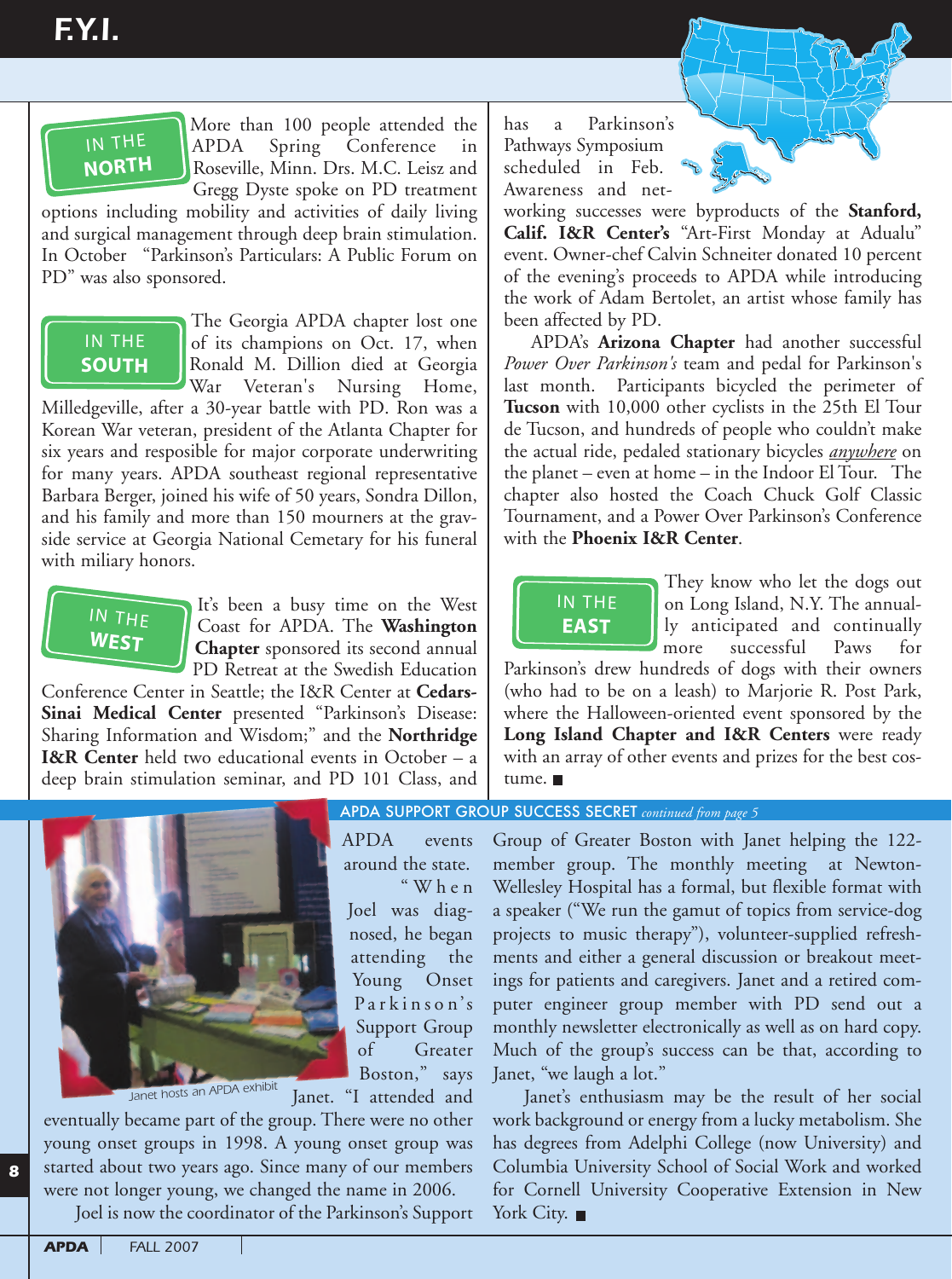# LIMITING STRESS

**No one needs to tell a person with Parkinson's dis-**<br>ease (PD) that the stresses of life have a physical<br>effect. When we are stressed, we shake harder,<br>move slower, spend more time "off" and experience more ease (PD) that the stresses of life have a physical effect. When we are stressed, we shake harder, of the pain of dystonia. If we're going to optimize our physical condition, we need a strategic defense.

What many people don't realize is that happy events can create nearly as much distress as unhappy events.

When I was newly married, I was working full-time, leading the APDA Massachusetts Chapter and maintaining a home. Since I also had a couple of grown sons living at home, the new step-parent factor came into play rather quickly. To top it all off, my new husband was the minister at a church 50 miles away, which meant he faced a grueling commute every day and I added another job pastor's wife. Marrying my husband was a very happy thing. But despite my marital happiness, the stress I faced was scaled up dramatically.

I've also faced the other kind of stress. During one six-month period my husband of 20 years left me, I became a single mother of three sons, my father was diagnosed with cancer, my mother was diagnosed with congestive heart failure, my son's best friend committed suicide and my car was totaled. I can testify that stress is stress. Good or bad, it's all the same in its effect.

A little bit of stress is a good thing. It prepares us for emergencies, sharpens us for competition and motivates us to solve our problems.

Unrelenting stress is another story.

While each of us needs to develop individualized strategies, there are some things all of us can do to protect our bodies, our relationships and our job performance from the consequences of stress.

**Identify the Stressors in Your Life**

While some of us are adrenaline junkies, others of us want nothing more than to spend weekends and quiet evenings at home. Some of us are natural leaders, others are only comfortable in supporting roles. Some of us run to our families for comfort, others of us run from our families for comfort. In other words, we're all different and we need to understand what it is that increases stress in our lives. Remember, a general cannot plan an effective battle strategy unless he knows his enemy.

Pay attention to what happens when a stressful event occurs. Are you sleep-deficient, embarrassed, frustrated, taking on too much responsibility, compromising your values, over-scheduled or overloaded? Are you involved with toxic people – people who cause you more harm than good?

*By Faye Rhodes*

**Eliminate the No-Brainers**

When you come up with your list, you may realize some things can simply be eliminated. If horror movies, action movies or "tear-jerkers" leave you sleepless, stop going to movies. If coffee leaves you jittery, switch to decaf or stop drinking coffee altogether. If city driving sends you over the edge, find someone to drive you, or take the train. You get the idea.

#### **Re-examine the Commitments You've Made**

Will the organization you lead really fall apart if you resign? Are you always the room mother at school? Most of us like to think we're indispensable, but that's almost never true.

Are you in a destructive relationship? Are your professional obligations kept at the expense of your health and your family's happiness? Are you living up to your own standards or someone else's? Are your standards realistic?

#### **Get Help with Your Assessment and Goal Setting**

This is where a professional counselor can be of great help. If you can't afford that option, find a friend and ask for honest observations. (Be sure you don't resent their observations.) Keep in mind, you don't have to tackle every challenge at once. Break down the work into small tasks. Achieving many small victories will encourage you over the long haul.

Many people find prayer or meditation effective as a tool for dealing with stress. If these are a part of your life, now is the time to put them into practice for your well being. There are a variety of counselors, teachers and clergy trained to assist you.

#### **Schedule Downtime and Keep it Sacred**

Be proactive about giving priority to restoration time. For my boss, an extrovert, that means he needs to spend time with lots of people and activity. For me, an introvert, that means spending time alone, with my husband or my knitting needles. Decide what de-stresses you and make it a priority – no matter what anyone else thinks! Develop new interests. Don't wait for your mid-life crisis! If you don't know how to relax, learn.

#### **Get Exercise and Eat Healthy**

Make changes gradually here. Walking a mile or two may be better and more sustainable for you than running or working out at a fitness club. Cutting out caffeine and eating more fruit and vegetables may make a marked difference in how you feel. Personally, I would not feel good if I eliminated ice cream from my diet, but I don't miss donuts and caffeine at all. People who set tolerable goals for diet and exercise are more likely to make progress than

*continued on page 12*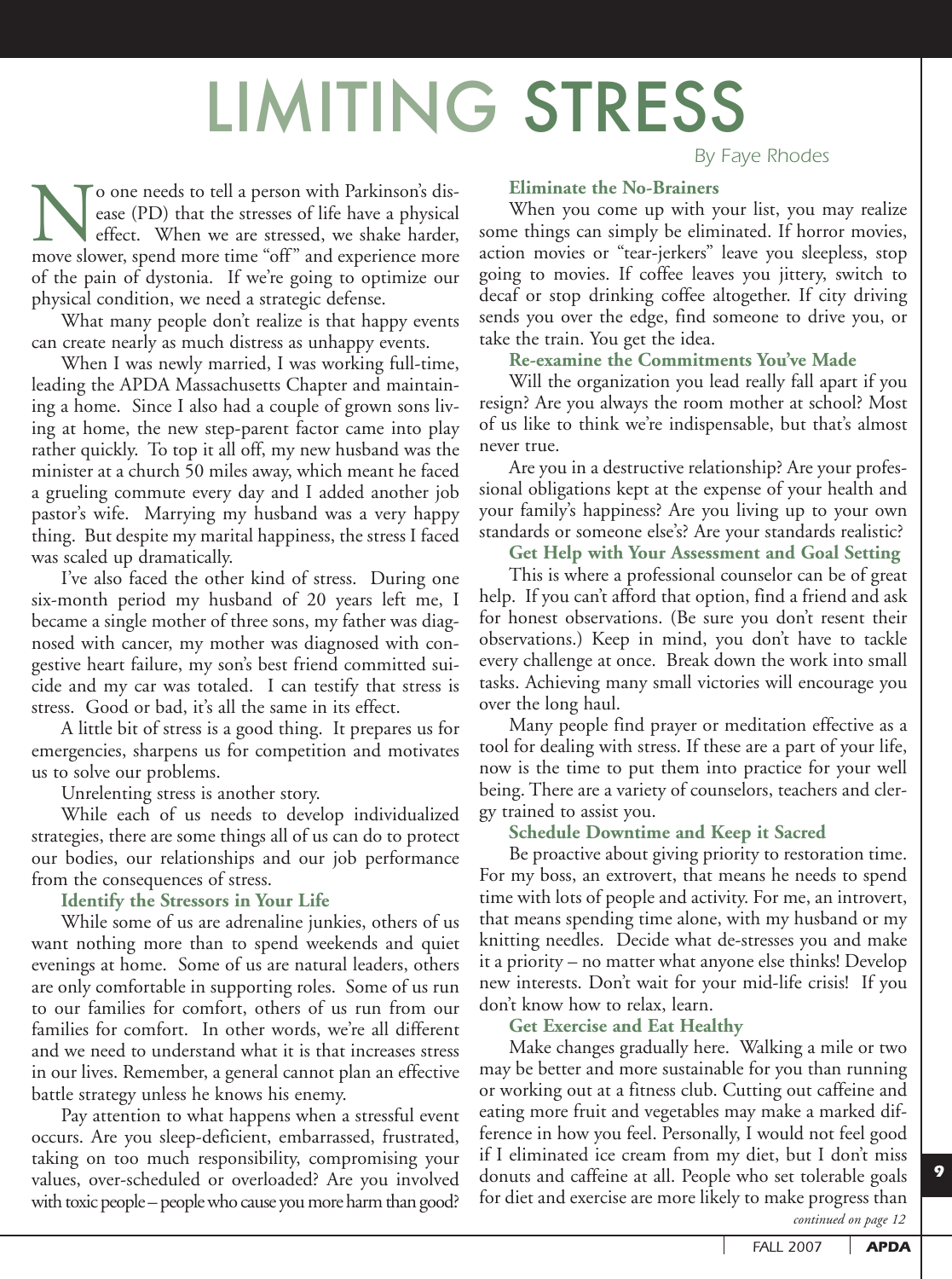# Diet and Parkinson's Disease **By Nan Millette**

The most important dietary<br>
advice for a person with<br>
Parkinson's is to eat a healthy,<br>
balanced diet that includes a variety advice for a person with Parkinson's is to eat a healthy, from the main food groups – plenty of fruit, vegetables, complex carbohydrates (like cereals, grains, fruits and vegetables), some protein and fluids. Current general dietary recommendations include:

•Maintaining energy intake at 25-30 calories per 2 pounds of body weight, with additional calories if dyskinesias are present

•A carbohydrate to protein proportion of at least 4-5:1

•A recommended daily protein allowance of 0.03 oz/lb of body weight.

Three balanced meals a day are recommended, although some people with Parkinson's may find it easier to manage more frequent smaller meals. If people with Parkinson's already eat a healthy, balanced diet, they may not need to make any dietary change.

#### **Weight management**

Having Parkinson's may have an effect on body weight. In some people, movement problems mean less exercise so they put on

weight. Excess weight can put a strain on the joints and make movement difficult, worsening Parkinson's problems. If people do put on a lot of weight or are overweight already, they may be advised to go on a caloriecontrolled diet. However, in most cases, people with Parkinson's find that they lose weight because of:

•Loss of appetite

•Difficulty eating

•The extra energy needed to cope with the symptoms

•The body absorbing fewer nutrients.

Therefore, people with Parkinson's often need to be encouraged to eat more calories. Rather than having bigger portions, smaller tempting meals and snacks at regular times during the day may be more acceptable. High calorie foods like peanut butter, biscuits/desserts and milkshakes can help to increase weight.

#### **Protein and medication**

If people with Parkinson's have been prescribed levodopa, their doctors will have given them instructions on how this medication should be taken in relation to food.

If a high-protein meal is eaten at the same time as the medication is taken, less levodopa will be absorbed into the intestines. Proteins are broken down into smaller molecules called amino acids, which can com-

> pete with lev-

odopa (also an amino acid) for transport from the digestive tract to the bloodstream to the brain. Protein can interfere with the uptake of levodopa into the body and the brain, and therefore, reduce the effectiveness of the medication. Matters may improve if the normal daily intake of protein is taken all together in one meal at the end of the day. Foods low in protein should make up the bulk of other food intake. These include:

•Breads and cereals

•Vegetables and fruit

•Clear or vegetable soups (not creamed or containing lentils or peas)

•Spreads (honey, jam, vegemite) •Sweets.

Another way to avoid the `protein effect' is to take levodopa on an empty stomach (one hour before or after a meal), as long as this does not cause nausea. However, this does not help in all cases and some doctors will not recommend this change in diet. The diet should never be altered in this way without advice from a doctor or registered dietitian. Although protein may be taken at a different time of day, the total daily amount of protein should not be reduced, as the body needs it for tissue repair and to build the immune system. Most other Parkinson's medications do not have specific instructions about whether they should be taken with or without food.

#### **Carbohydrates and sugar**

As well as protein worsening motor fluctuations, people with advanced disease may find that their dyskinesias become worse after eating foods high in carbohydrate and sugar. However, carbohydrates should not be excluded from the diet, as they are

*10*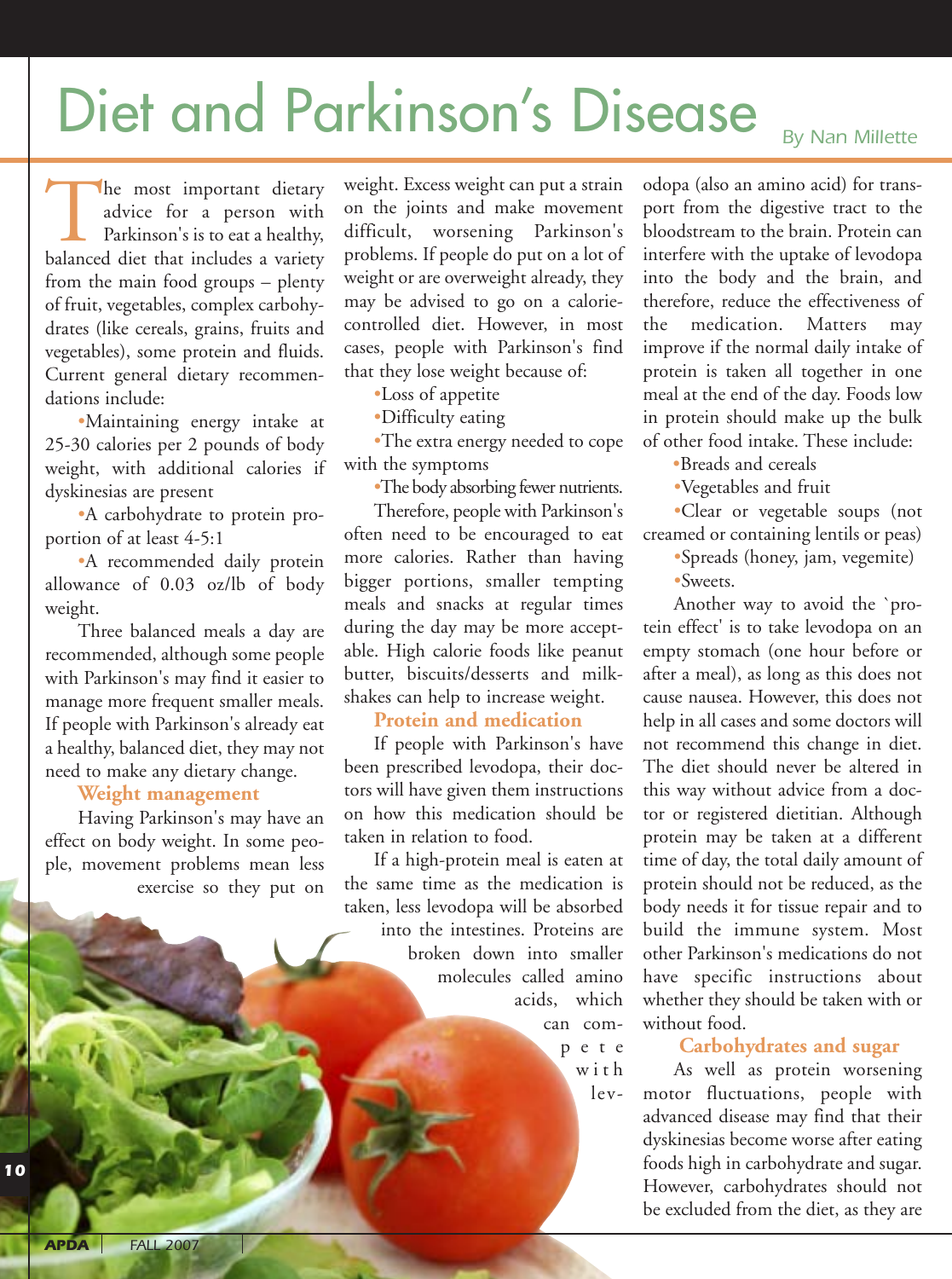needed to maintain body weight and energy levels.

#### **Fluids**

Drinking plenty of fluids (8-10 cups a day) is an essential part of healthy diet and helps to relieve constipation – coffee and tea don't count because they are dehydrating.

A dry mouth is a common problem in Parkinson's. This can be eased by drinking more fluids, taking frequent sips of water, sucking ice chips, using a mouth spray or an oral rinse. Sucking a sweet or chewing gum can also help to produce more saliva and relieve a dry mouth. Unless advised otherwise by a doctor, people receiving Parkinson's medication can drink moderate amounts of alcohol.

#### **Constipation**

Constipation is a common problem with Parkinson's, because the illness reduces the action of muscles in the bowel. Regular mealtimes, a balanced diet, plenty of fluids and regular exercise can provide relief. If constipation becomes a more serious problem, medication will be recommended.

#### **Difficulties with eating**

Practical difficulties with eating food can also contribute to poor nutrition. The following tips can help.

#### **Meal times**

Hot meals can be served on a warming mat, in an insulated bowl, or can be reheated during the meal. This stops the food getting cold if eating is a slow process.

#### **Problems with swallowing**  Swallowing may be helped by:

•Yawning several times before a meal to relax the throat if it tenses up.

•Keeping the chin tucked down to the chest.

•Taking sips of water .

•Maintaining good posture and a comfortable position while eating.

•Putting only a small amount of food on a fork or spoon. This prevents spills and helps with swallowing.

If a semi-solid or pureed diet is required due to swallowing difficulties, a referral to a speech and language therapist and a dietitian is essential. Not all swallowing problems are due to Parkinson's and the cause of the problem should be confirmed before dietary changes are made.

#### **Practical aids**

•Hot drinks can be served in an insulated cup to stop them getting cold. Cups with a lid and spout can stop spillages and help with drinking.

•People should avoid overfilling cups. Using a straw may help.

Weighted cups can help prevent tremor when drinking.

•Serve the meal on a raised level, e.g. put the plate on a small box or stand, so that the food is nearer the mouth. This helps with transferring the food from the plate to the mouth.

•Placing the elbows on the table to steady hands/arms when eating can help.

•Using an apron/bib with a plastic or easy-clean cloth for the table may help if spillage is a problem.

•A plate can be placed on a rubber mat to prevent slipping, and a clip-on ring can be added around the edge, to stop any food being accidentally pushed off the edge.

Other eating aids include a combined fork/knife, a 'rocking' knife



**Special foods and unusual diets**

Certain foods, vitamins or unusual diets may often be advertised as being able to help Parkinson's, but in

most cases there will be no proof that this is the case.

Anyone with Parkinson's tempted by any unusual 'dietary therapies' should be encouraged to discuss this further with his/her medical team.

*Nan Miller is a freelance dietician who may be contacted via www.dieticianunlimited.co.uk.* 

*This article was originally published in the Stanford, Calif. APDA I&R Center newsletter of March 2007.* 

## AZILECT USED ALONE IN THE TREATMENT OF PD

Azilect" (rasagiline tablets by Teva) administered alone provided a consitent beneficial effect in the treatment of Parkinson's disease symptoms independently from the duration of the disease at the time treatment was started. Headache, joint pains and indigestion were the most common side-effects of the drug administered alone.

*11*

*FALL 2007 APDA*